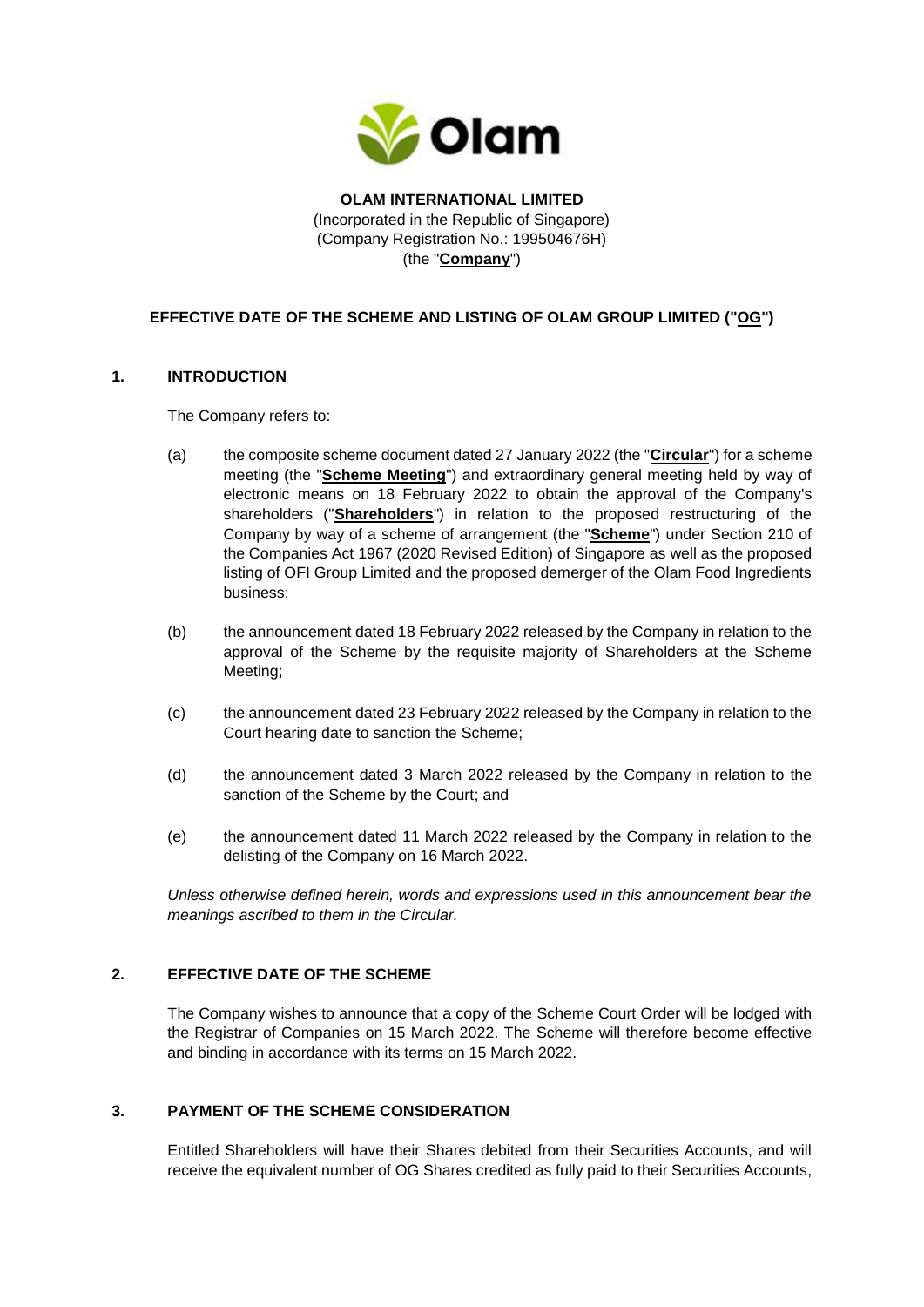in accordance with the terms set out in the Circular, on 15 March 2022. The total issued share capital of OG immediately following the implementation of the Scheme will comprise 3,842,625,185 OG Shares.

## **4. LISTING OF OG**

OG Shares will be listed and quoted on the Mainboard of the SGX-ST on 16 March 2022 and trading in the OG Shares will commence with effect from 9.00 a.m. on 16 March 2022.

BY ORDER OF THE BOARD

Michelle Tanya Kwek Company Secretary 15 March 2022